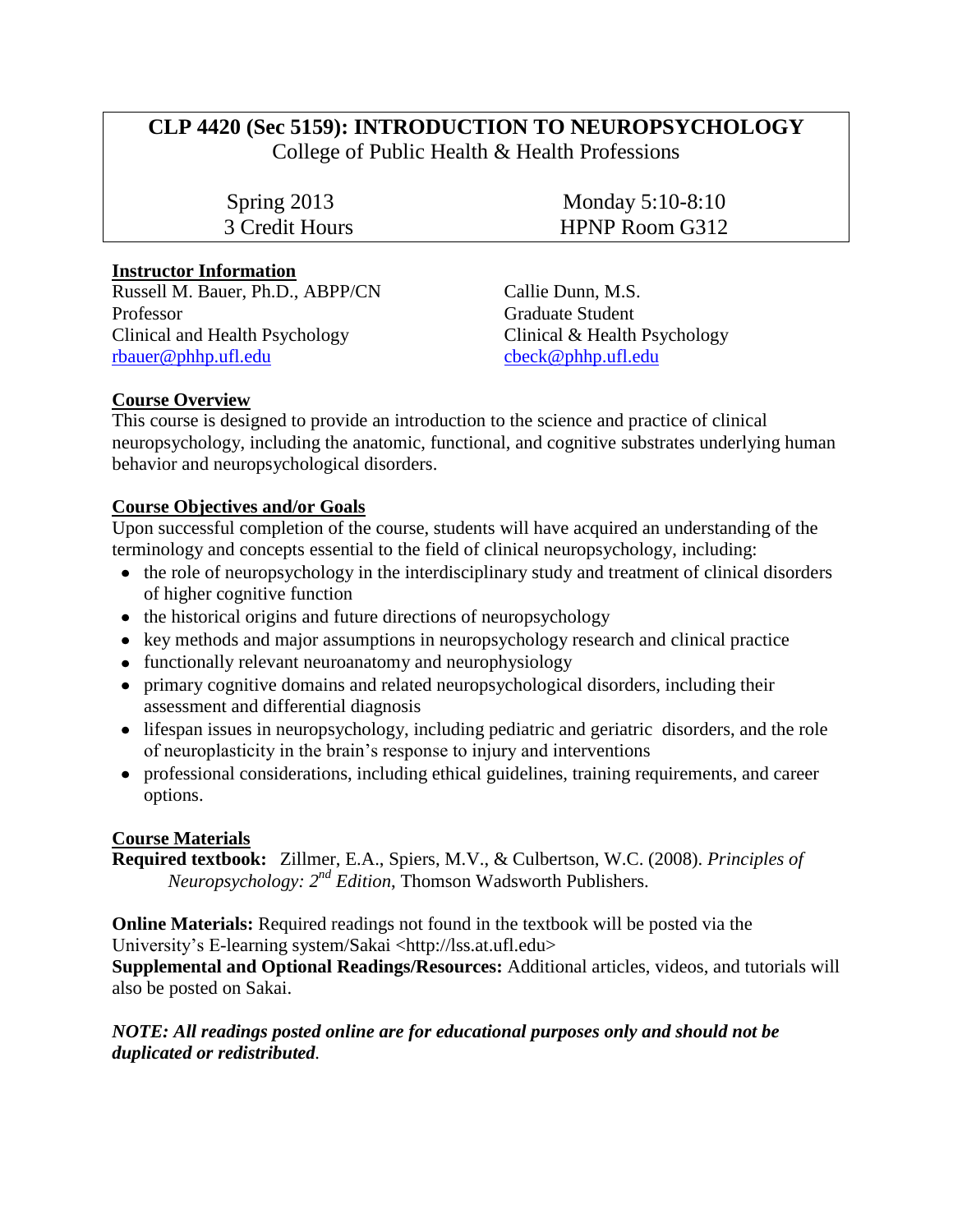# **What to Expect**

The human brain is arguably the most complex organ of the body; as a result, understanding its function – and dysfunction – can be both fun and challenging. Our goal is to provide you with the necessary tools and resources to succeed in this course. Therefore, *you can expect us to:*

- Be passionate about the material and do our best to facilitate interest and learning
- Post PowerPoint files of each lecture on the course website (every effort will be made to post these by the morning of each class)
- Integrate videos, case studies, and guest presentations into class lectures wherever feasible
- Provide supplemental readings, tutorials and videos to enhance learning
- Be available during weekly office-hours in person
- Provide opportunities to review material before each exam

#### In return, *we expect you to:*

- Attend class.
- Participate: In addition to simply attending class, we hope and expect that you will participate in discussions and lectures.
- Read: Again, this course will cover a large amount of material, and readings have been carefully selected to help you learn and understand the topics discussed in lecture.
- Be respectful and professional with classmates, instructors, and guest speakers. Professional behavior includes arriving on time for class and turning off all cellphones and PED's. In class, laptops should be used for viewing slides and taking notes, NOT for surfing the web or other non-academic activities.

#### **Course Requirements/Evaluation/Grading**

Final grades will be based on attendance/participation, one paper assignment, and three exams:

| Exam $1$ (Feb. 4):   | 25% |
|----------------------|-----|
| Exam $2$ (March 18): | 25% |
| Paper (April 8)      | 25% |
| Exam $3$ (April 22): | 25% |

We do not plan to include any in-class quizzes. However, we reserve the right to perform unannounced quizzes if attendance and/or reading become problematic.

Exams and participation will each be assigned a number of points in proportion to their contribution to the final grade. Points will be summed and letter grades will be assigned according to the percentage of total points possible. All grades will be rounded to the nearest ily the highest) integer. The approximate final percentage cut-offs will be as follows:

| Percentage or points<br>earned in class | $93% -$<br>100% | $90% -$<br>92% | $87% -$<br>89% | $83% -$<br>86% | $80% -$<br>82% | $77% -$<br>79%             | $73% -$<br>76% | $70% -$<br>72% | $67% -$<br>69%                | $63% -$<br>66% | $60% -$<br>62% | <b>Below</b><br>60%           |
|-----------------------------------------|-----------------|----------------|----------------|----------------|----------------|----------------------------|----------------|----------------|-------------------------------|----------------|----------------|-------------------------------|
| <b>Letter Grade</b>                     | $\overline{1}$  | $A^-$          | D+             |                | В-             | $\tilde{\phantom{0}}$<br>◡ |                | ั              | $\overline{\phantom{a}}$<br>້ | ∸              | יע             | $\overline{\phantom{a}}$<br>∸ |
| equivalent                              |                 |                |                |                |                |                            |                |                |                               |                |                |                               |

Each exam will cover a fair bit of material and will be challenging. The best way to do well is to stay actively involved in the class and in the course material (e.g., take notes, quiz yourself, form study groups, read ahead).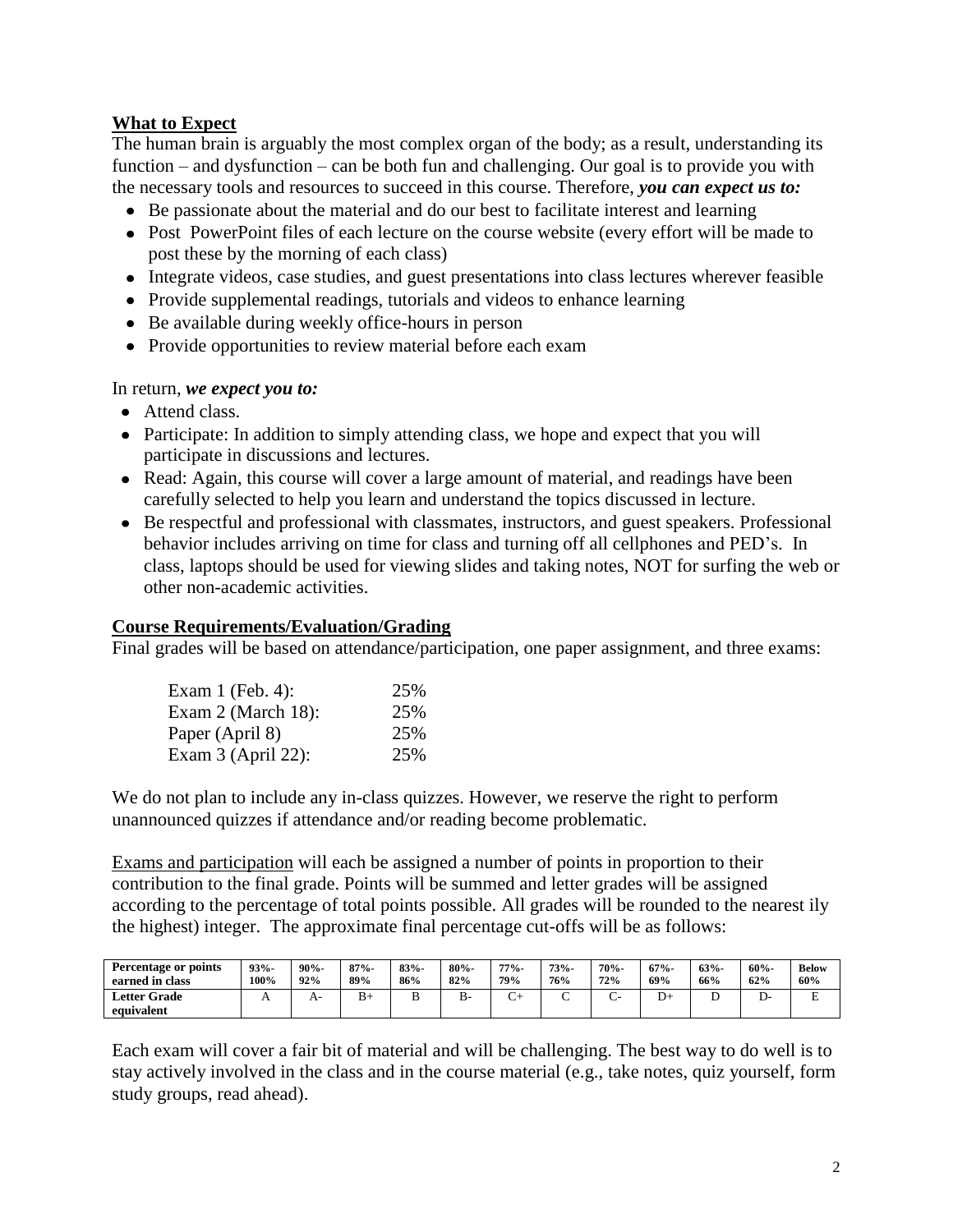Paper Assignment: Each student will be expected to complete one paper assignment, which will account for 25% of the final course grade, *due April 8 at 5pm*. The paper will consist of a critique of a research article in neuropsychology. Students will choose one article to critique from a list of articles provided for this purpose. Specific format for subsections of the paper, as well as a scoring rubric, are forthcoming. Papers should be 3-5 typed, double-spaced pages in 11-12 point font with 1" margins. Font must be Times New Roman. Students will submit the paper electronically in Sakai by the due date/time.

Extra credit: Extra credit assignments may be added during the semester as appropriate.

# **Policy Related to Make-up Exams or Other Work**

Students are expected to attend and be prepared to participate in all class sessions and exams. Personal issues with respect to class attendance or fulfillment of course requirements will be handled on an individual basis. Absences from an exam for appropriate professional obligations (e.g., graduate, professional, or medical school interviews) are permissible, but must be preapproved by the course-instructor. If a make-up exam is required due to professional obligations or health reasons, documentation (e.g., doctor's note) will be expected. Approved make-up exams must take place within 7 days of originally-scheduled exam date at a time mutually agreed upon by the instructor and student.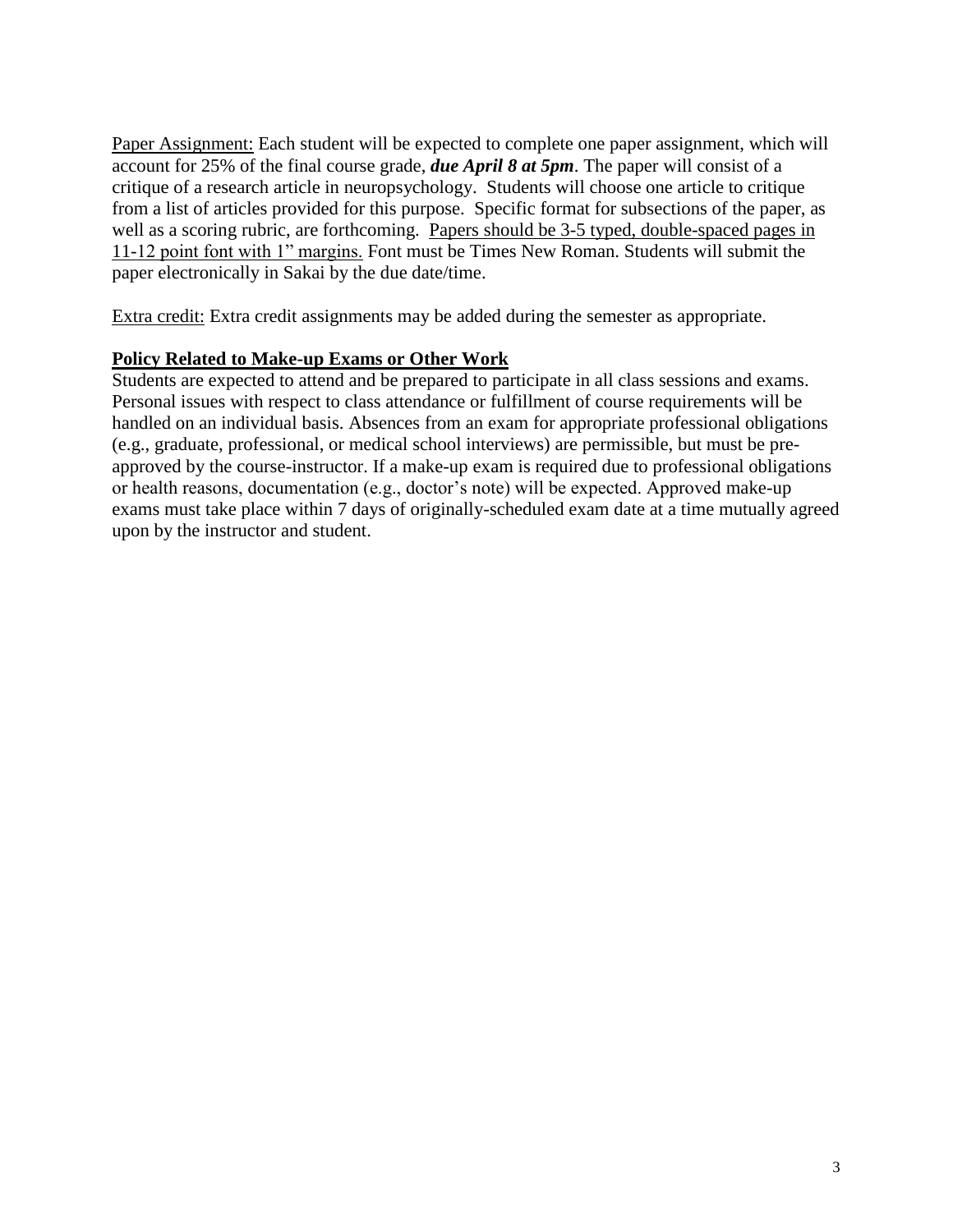## **Course Outline**

The following is a list of topics and readings for the course. Students will be promptly notified of any necessary changes to this outline.

# **Classes 1-3: Introduction, Methods and Anatomy**

# **Jan 7: INTRODUCTION AND HISTORY**

**Class 1** Welcome, Course Syllabus

#### *Lecture Topics:*

- Neuropsychology and Clinical Neuroscience
- History of Neuropsychology

#### *Required Readings***:**

Zillmer, Spiers & Culbertson: *Chapter 1: A History of Neuropsychology*

# **Jan 14: FUNCTIONAL NEUROANATOMY AND BEHAVIOR**

**Class 2**

# *Lecture Topic:*

Clinically relevant functional neuroanatomy: General principles  $\bullet$ and functional systems

# *Required Readings:*

Zillmer, Spiers & Culbertson:

- Chapter 4: Cells of Thought
- Chapter 5: Functional Neuroanatomy
- Chapter 6: Cerebral Specialization (pp. 155-167)

#### **Jan 21: No Class (Martin Luther King Holiday)**

#### **Jan 28: RESEARCH AND CLINICAL METHODS**

**Class 3** *Lecture Topics:*

- Experimental methods
- Clinical methods of assessment

# *Required Readings:*

Zillmer, Spiers & Culbertson:

- Chapter 2: Methods of Investigating the Brain
- Chapter 3: Neuropsychological Assessment and Diagnosis

**Feb 4: EXAM 1 (Classes 1-3)**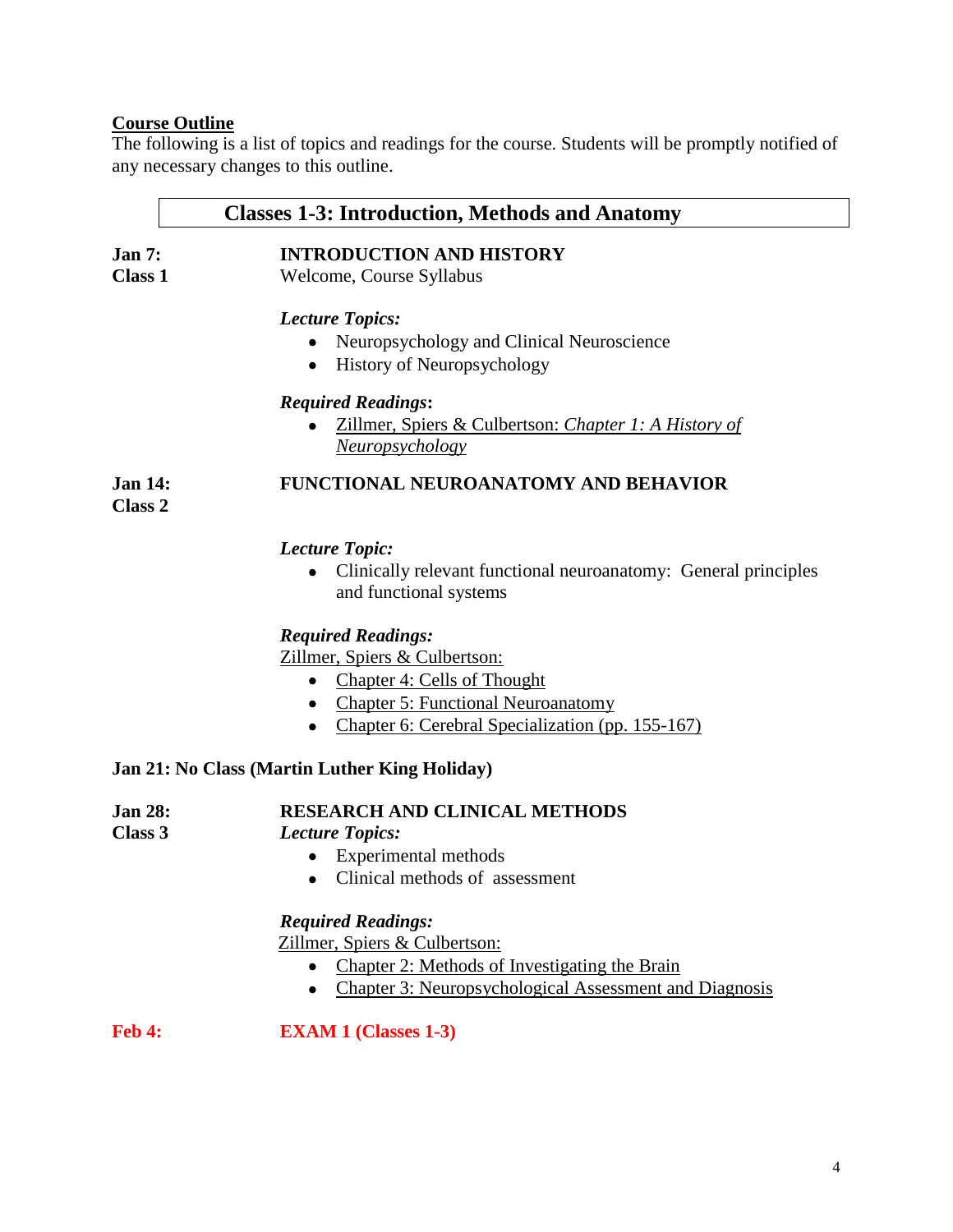# **Classes 4-8: Cognitive Domains and Disorders**

**Class 4**

**Class 5**

#### **Feb 11: LANGUAGE AND APHASIA**

*Lecture Topics:*

- Overview of Language
- Acquired and Developmental Language Disorders
- *Guest Lecture* **(Tim Conway, Ph.D.)**

#### *Required Readings:*

Online/Sakai:

Kolb & Whishaw: *Chapter 19: The Origins of Language*  $\bullet$ 

#### *Optional Reading:*

• Sacks, O. (2005). Recalled to life: When patients suffer a loss of language, must they also lose their sense of self? *The New Yorker, October 31,* 46-53.

#### **Feb 18: ATTENTION AND PERCEPTION**

*Lecture Topic:*

- Visuospatial Abilities, Attention, Neglect, Agnosia
- Key Topics/Disorders
	- Attentional dysfunction Sensory perception Visuospatial processing Visual Agnosia (object, face agnosia) Hemispatial Neglect Topographical Disorientation

#### *Required Readings:*

- Zillmer, Spiers, & Culbertson: Chapter 9: pp. 240-246  $\bullet$
- On course website: Selections from Kolb & Whishaw:
	- Chapter 13: The Occipital Lobes
		- o pp. 323-325 ("Visual Functions Beyond the Occipital Lobes")
		- o pp. 330-340 (beginning with "Disorders of Cortical Function")
	- Chapter 14: The Parietal Lobes o pp. 345-364
	- Chapter 15: The Temporal Lobes

#### *Optional Readings:*

- Bisiach, E. & Luzzatti, C. (1978). Unilateral neglect of representational space, *Cortex, 14*, 129–133.
- Farah, M. J. & Feinberg, T. E. (2000). Visual object agnosia. In M. J. Farah & T. E. Feinberg (Eds.), *Patient-based approaches to cognitive neuroscience* (pp. 79-84). Cambridge, MA: MIT Press.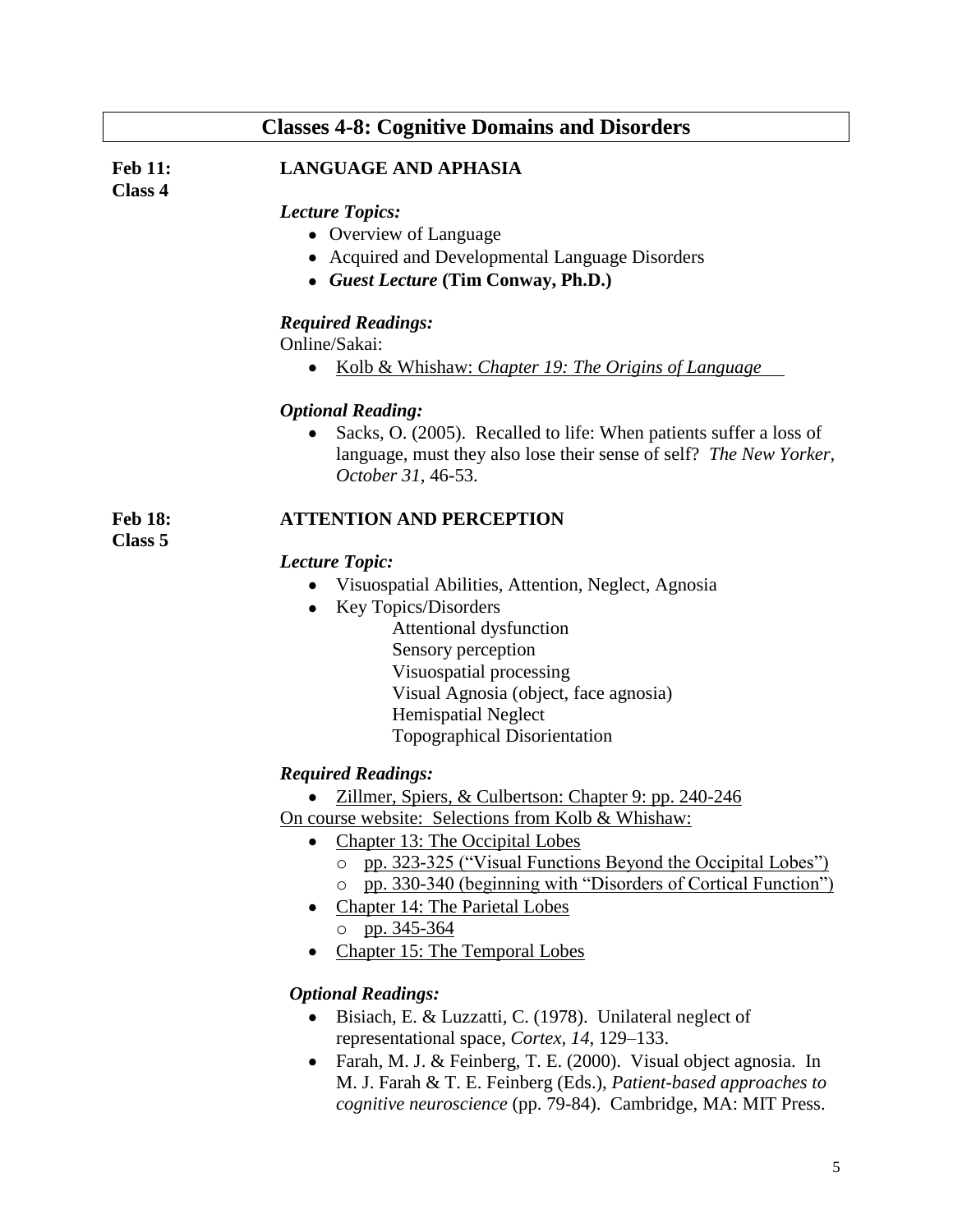# **Feb 25: MEMORY AND AMNESIA**

**Class 6**

#### *Lecture Topic:*

- Overview of memory, Amnesia
- Episodic and semantic memory disorders

## *Required Readings*:

Zillmer, Spiers & Culbertson: NONE Online:

- Kolb & Whishaw: Chapter 18: Memory
- $\bullet$  Kuhn & Bauer, 2012

# *Optional Reading:*

- Sacks, O. (2007). The abyss: Music and amnesia. *The New Yorker, September 24,* 100-111.
- Farah, M.J. & Grossman, M. (2000). Semantic memory impairments. In M. J. Farah & T. E. Feinberg (Eds.), *Patientbased approaches to cognitive neuroscience* (pp. 301-305). Cambridge, MA: The MIT Press.
- **March 4: No Class (Spring Break)**

**March 11: FRONTAL LOBE AND EXECUTIVE FUNCTIONS Class 7** *Lecture Topics:*

- Functional Anatomy of Frontal Lobes
- Executive function and dysfunction
- Motor Planning and Intention
- Personality and Mood Regulation
- Working Memory

# *Required Readings:*

- $\bullet$ Zillmer, Spiers & Culbertson:
- Chapter 9: pp. 246-259  $\bullet$ Sakai: Kolb & Whishaw:
- Chapter 16: The Frontal Lobes  $\bullet$
- Chapter 26: Neurological Disorders TBI section (pp. 702-706)  $\bullet$

# *Optional Reading:*

Damasio, H., Grabowski, T., Frank, R., Galaburda, A. M., & Damasio, A. R. (1994). The return of Phineas Gage: Clues about the brain from the skull of a famous patient. *Science, 264,* 1102- 1105.

**March 18: Exam 2 (Classes 4-7)**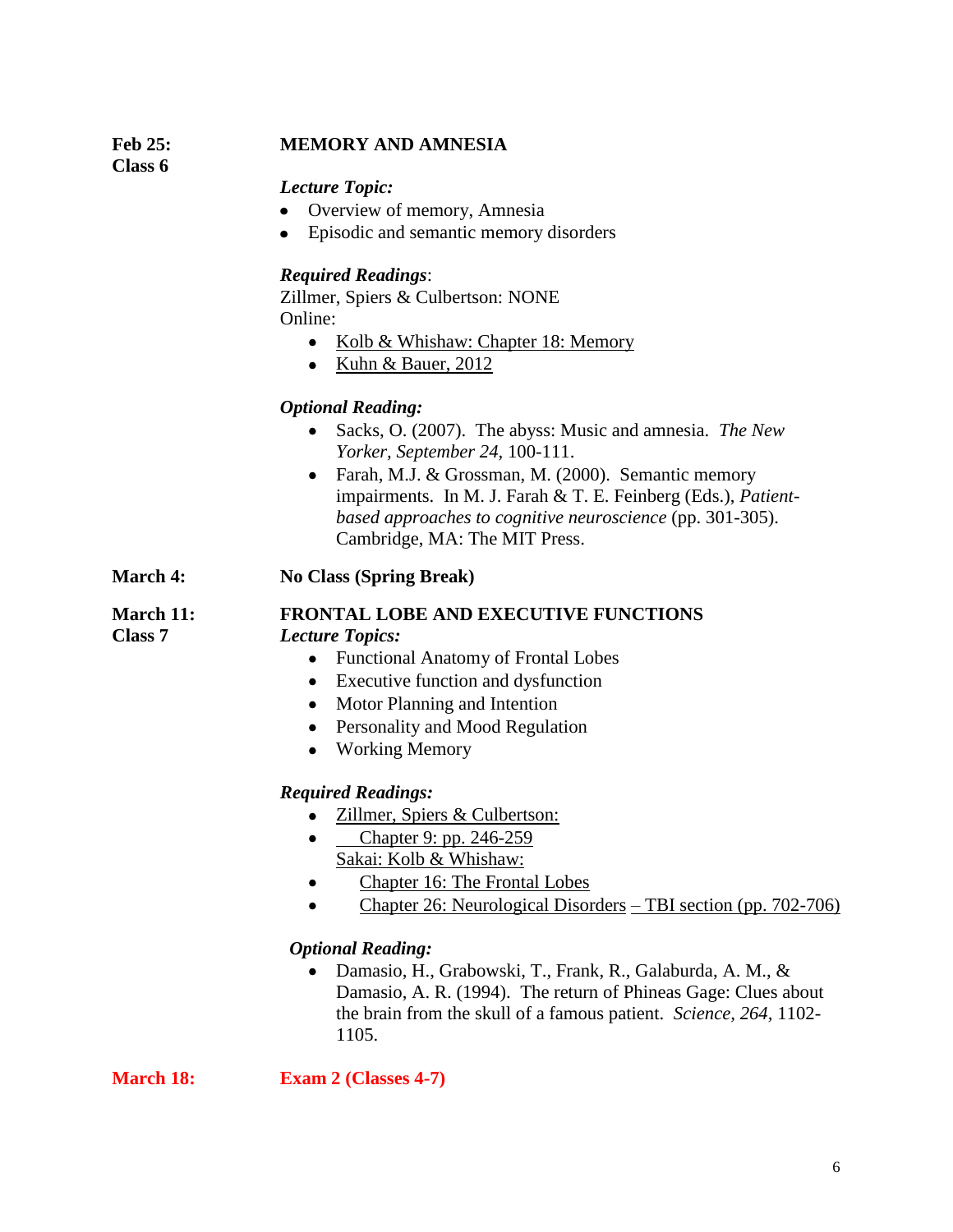# **March 25: TRAUMATIC BRAIN INJURY**

## *Lecture Topics:*

- Overview of traumatic brain injury
- Functional outcome in head injury
- Assessment and management of head injury and concussion
- Rehabilitation

# *Required Readings:*

Zillmer, Spiers & Culbertson:

• Chapter 13: Traumatic Head Injury and Rehabilitation  $(pp. 369-389)$ 

*Optional Reading***: T.B.D**

# **Classes 9-11: Clinical lifespan and professional issues**

**Class 9** *Lecture Topics:*

**Class 8**

## **April 1: PEDIATRIC NEUROPSYCHOLOGY**

- Epilepsy
- Pediatric Neuropsychology
- Pediatric Neuropsychological Disorders: Pre- and perinatal brain damage Genetic/congenital disorders Learning disabilities Pervasive Developmental Disorders Attention Deficit Hyperactivity Disorder

# *Required Readings:*

Zillmer, Spiers & Culbertson:

- Chapter 10: Developmental Disorders of Childhood
- Chapter 11: Learning and Neuropsychiatric Disorders of Childhood

# *Optional Reading***:**

• Barkley, R. A. (1998). Attention-Deficit Hyperactivity Disorder. *Scientific American, September issue,* 66-71.

# **April 8: AGING AND DEMENTIA**

- **Class 10 PAPERS DUE BY 5pm**
	- Normal Aging
	- Pathological Aging and Dementia
	- Key disorders:

Mild Cognitive Impairment (MCI)

Degenerative dementia (cortical and subcortical) Vascular dementia/vascular disease/white matter disease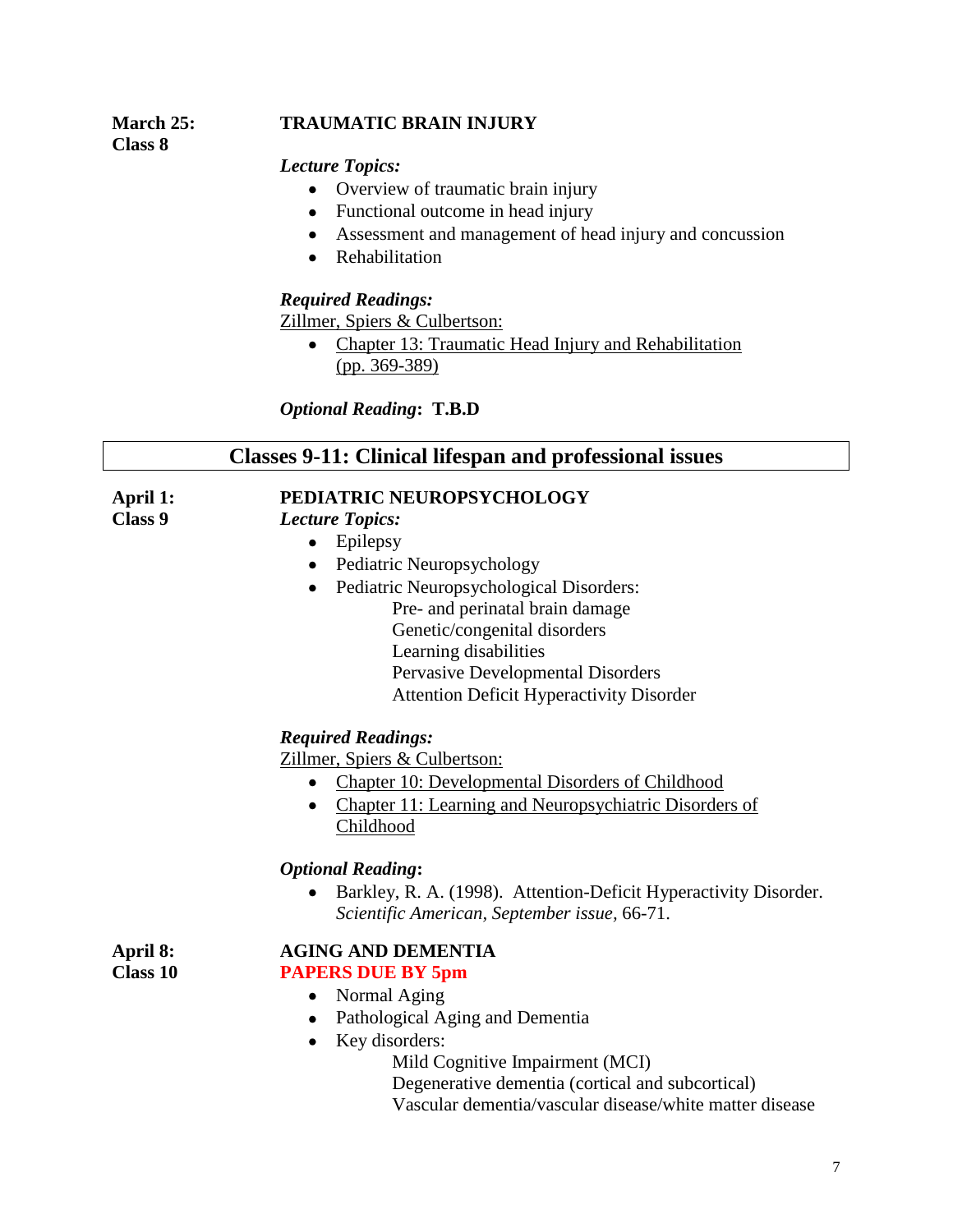# *Required Readings:*

Zillmer, Spiers, & Culbertson:

- Chapter 12: Cerebrovascular Disorders (pp. 339-347; 351-357)
- Chapter 14: Normal Aging and Dementia: Alzheimer's Disease
- Chapter 15: Subcortical Dementias

# *Optional Readings***:**

- Reuter-Lorenz, P.A. (2002). New visions of the aging mind and brain. *Trends in Cognitive Sciences, 6(9),* 394-400.
- Park, D. C. and P. Reuter-Lorenz (2009). "The adaptive brain: aging and neurocognitive scaffolding." Ann Rev Psychol **60**: 173- 96
- DeKosky, S.T., & Marek, K. (2003). Looking backward to move forward: early detection of neurodegenerative disorders. *Science*, *302*(5646), 830-834.

# **April 15: PROFESSIONAL ISSUES AND APPLICATIONS**

# **Class 11** KEY TOPICS

Ethical guidelines and considerations Multicultural issues in Neuropsychology Forensic Neuropsychology Training in Neuropsychology Careers in Neuropsychology

# *Required Readings***:**

Online/Sakai:

- Craig, P. (2007). Clinical Neuropsychology: Brain-Behavior Relationships. In R. J. Sternberg (Ed.), *Career Paths in Psychology: Where Your Degree Can Take You* (pp. 161-178). Washington, DC: American Psychological Association.
- Ethical guidelines (TBA)

# **April 22: Exam 3 (67% from Class 8-11; 33% cumulative)**

# **Statement of University's Honesty Policy (cheating and use of copyrighted materials)**

Cheating, lying, misrepresentation, or plagiarism in any form is unacceptable and inexcusable behavior. Students are expected to act in accordance with the University of Florida policy on academic integrity (see Student Conduct Code, the Graduate Student Handbook or this web site for more details: **<http://www.dso.ufl.edu/judicial/academic.php>**.

# *"We, the members of the University of Florida community, pledge to hold ourselves and our peers to the highest standards of honesty and integrity. "*

On all work submitted for credit by students at the University of Florida, the following pledge is either required or implied: *"On my honor, I have neither given nor received unauthorized aid*